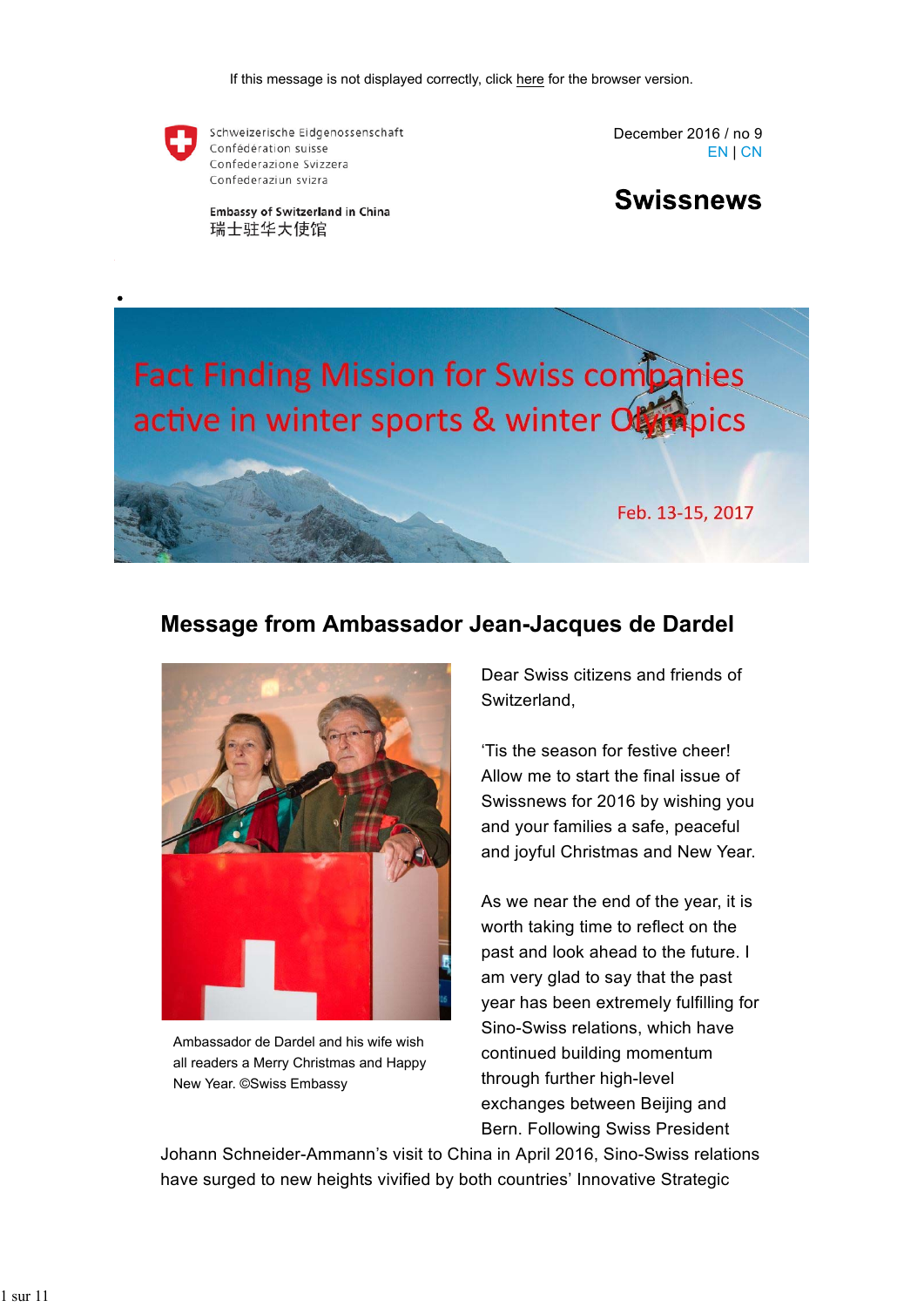Partnership.

The partnership will usher in new collaboration opportunities through the application of "practical innovation" unique to Switzerland. As creative partners, both countries will explore innovative ways to further ties to mutually beneficial ends.

On the economic front, the fourth round of the financial dialogue between our two countries was successfully held in Geneva. Both sides pledged to further expand cooperation in financial matters and mutual market access, while also pushing ahead with the internationalization of the renminbi. As bilateral trade continues growing, the newly-opened Swiss Consulate General in Chengdu is expected to further drive economic exchanges while also boosting trade, innovation and tourism.

In people-to-people exchanges, Switzerland is bringing itself closer to Chinese visitors not only by organizing and supporting cultural, educational and innovation programs, but also through the establishment of new Visa Acceptance Centers (VAC). Twelve VACs opened nationwide in 2016, speeding up and simplifying visa application procedures.

With 2017 just around the corner, I am optimistic about bringing more substance to our new partnership. I very much look forward to the state visit of Chinese President Xi Jinping to Switzerland at the beginning of next year. His visit will without doubt substantially increase bilateral interactions, further develop our shared visions and bring our shared goals closer to fruition. I encourage you to follow future Sino-Swiss developments and get involved with the many exciting events planned by our Embassy and consulates general.

Jean-Jacques de Dardel

Ambassador of Switzerland to the People's Republic of China

#### **CONTENTS**

- Bilateral Relations Economic News Science and Education Cultural News
- Consular News
- China Encounters
- Upcoming Event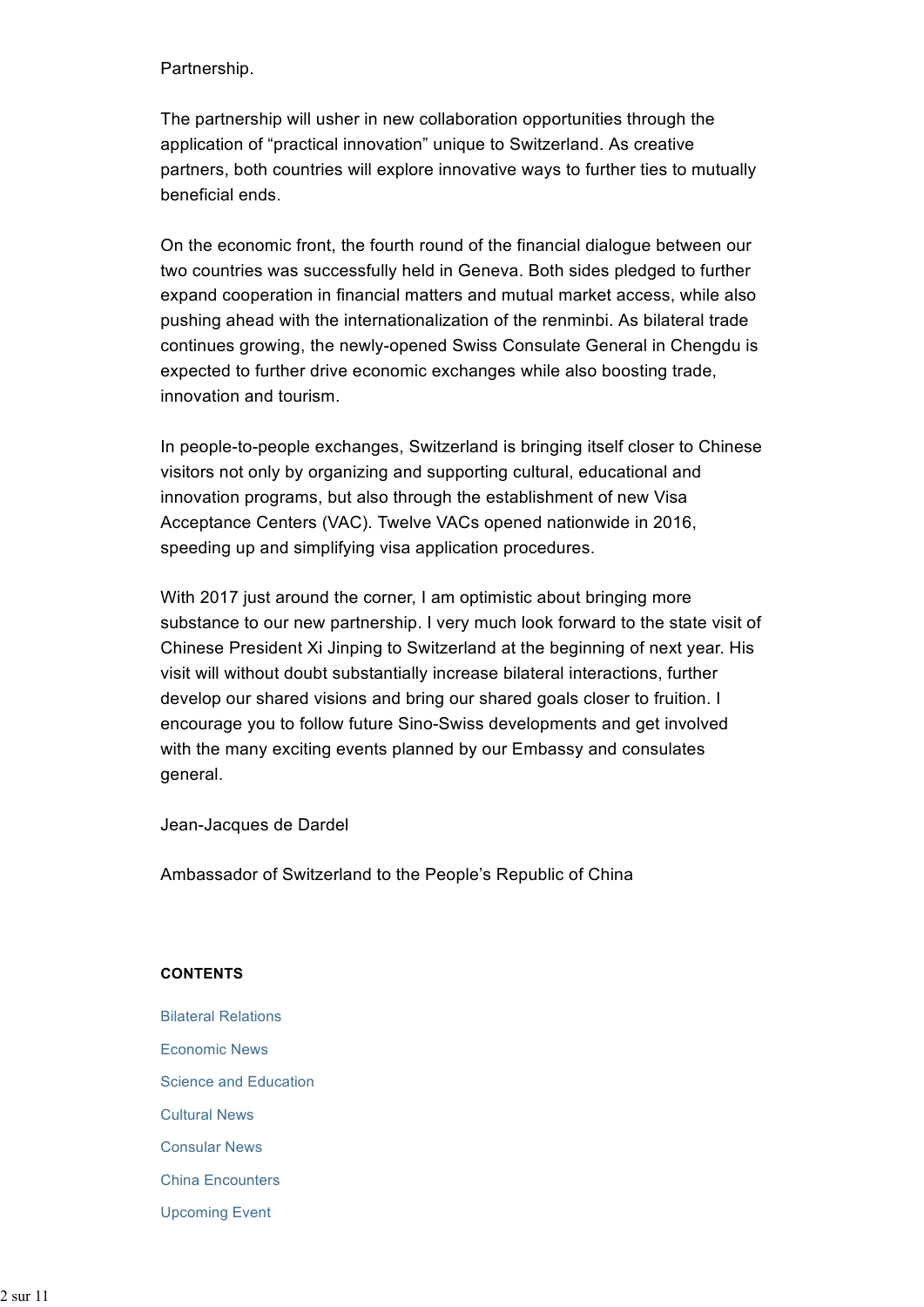#### **Bilateral Relations**

# **Sino-Swiss political dialogue held; preparations for President Xi's state visit underway**



Chinese and Swiss foreign minsters met in Neuchâtel on Dec.12. © keystone

Swiss and Chinese foreign ministers expressed pleasure at the steady progress in bilateral relations made on migration and in the political, economic and financial domains during their talks. Preparations for President Xi's state visit to Switzerland in early 2017 are under way. Read more>>>

# **New consulate general in Chengdu to boost ties**



The opening ceremony of CG Chengdu on Nov. 30. © Swiss Embassy

Switzerland opened a consulate general (CG) in November 2016 in Chengdu. As the fifth Swiss representative office in China, the Chengdu CG will service the Southwest China region with its main focus to promote trade, innovation and tourism between the two countries. Read more>>>

**Related:** Low Carbon Cities Project | Visa Acceptance Center

# **Informal ASEM Seminar on Human Rights**

Switzerland co-organized and co-chaired the 16th Informal Asia-Europe Meeting Seminar on Human Rights in Beijing in November. The initiative promotes mutual understanding and cooperation between Asia and Europe in political dialogue, particularly on human rights. Read more>>>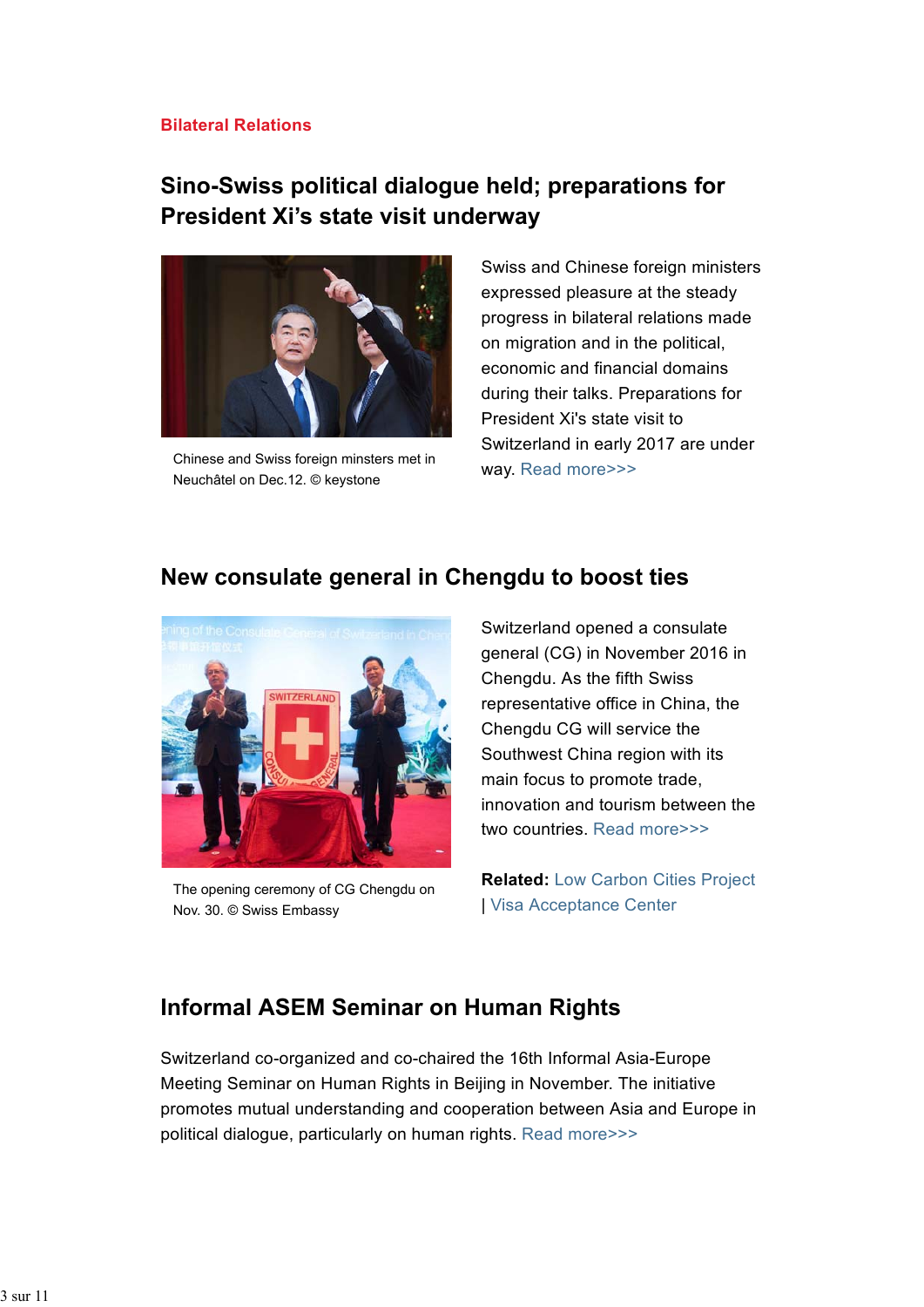# **Inauguration of occupational health and safety MoU**

A visiting State Secretariat for Economic Affairs delegation recently inaugurated the new Memorandum of Understanding on occupational health and safety. The agreement was signed during Swiss President Johann Schneider-Ammann's visit to China in April 2016. It covers labor and employment issues under both countries' Free Trade Agreement. Read more>>>

#### **Economic News**

# **4th round of Sino-Swiss financial talks**

Swiss and Chinese representatives of financial markets and central banks explored further areas for cooperation in their fourth round of talks. Both sides agreed to continue working together in their respective areas, push ahead with the internationalization of the renminbi via Switzerland and continuously improve relevant framework conditions. Read more>>>

# **Ambassador's Briefing**

2016 has been another year of fruitful interactions between Switzerland and China as the two countries elevated their relations to a Strategic Innovative Partnership. Highlighting current trends, Swiss Ambassador de Dardel provided a comprehensive overview of the state of Sino-Swiss affairs from domestic, bilateral and regional perspectives. In slides: Ambassador's Briefing.



#### **AIIB recruitment drive**

The Asian Infrastructure Investment Bank (AIIB) is recruiting employees across a variety of areas. Applicants with relevant technical competence,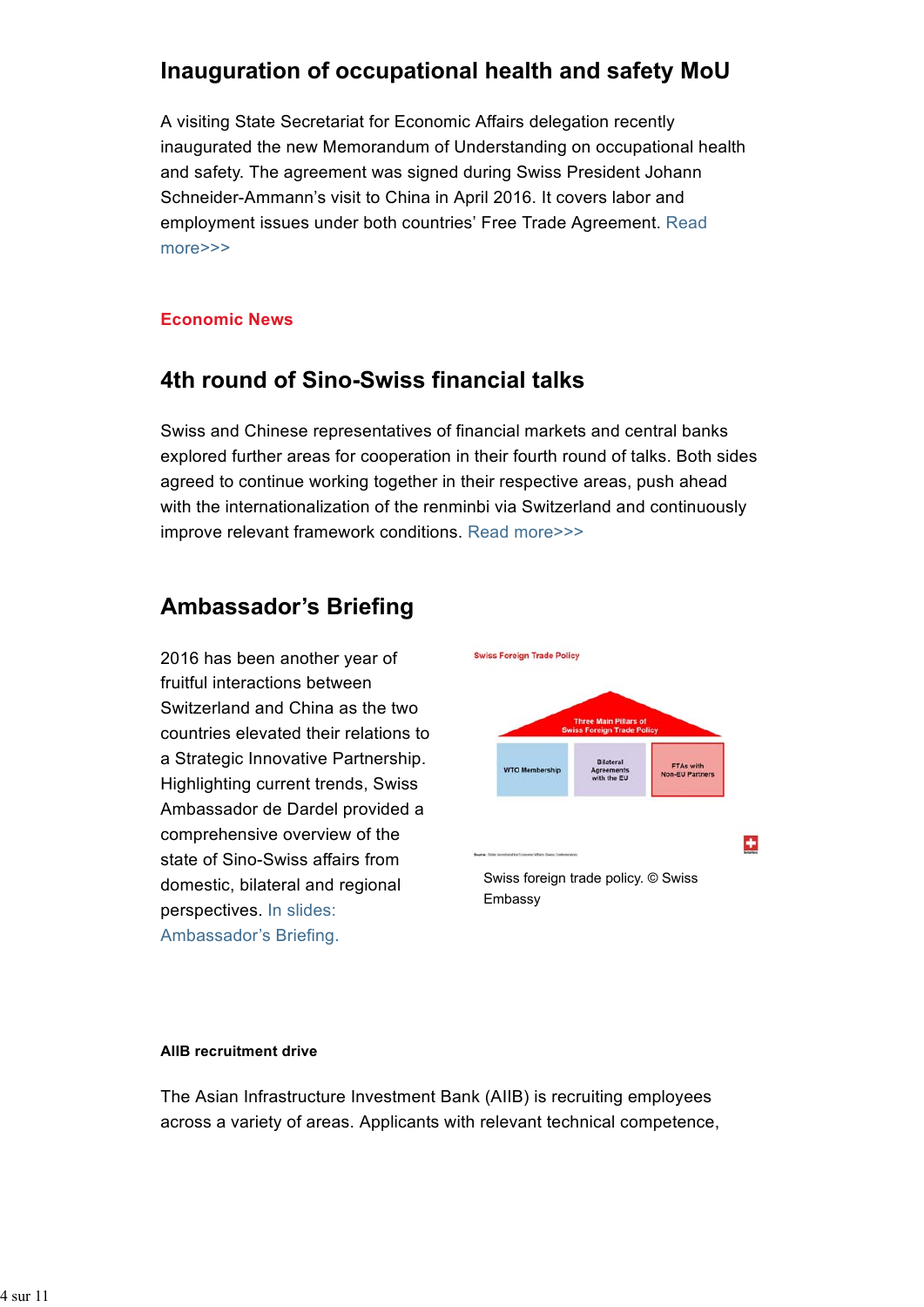international financial experience and suitable educational backgrounds are encouraged to apply. For more information, please visit the AIIB's website: www.aiib.org.

#### **Science and Education**

# **Venture Leaders bring high-tech startups to China**



Venture Leaders of 2016 were received by Ambassador de Dardel in Beijing. © Swiss Embassy

This year's Venture Leaders China program involved entrepreneurs from 10 startups who embarked on a 10-day fact-finding mission in China. The founders met with investors, business executives, fellow entrepreneurs and potential collaborators. Read more>>>

Related: swissnex China | venturelab

# **Swiss Day 2016: focus on innovation**



The Swiss booth presented explanatory panels highlighting the country's innovative strength and competitiveness, in addition to examples of projects and research breakthroughs. Read more>>>

#### **Cultural News**

# **Suisse-Chine: Une culture du rapprochement**

Swiss Ambassador to China, Jean-Jacques de Dardel, offers a comprehensive and concise review of the evolution of Sino-Swiss bilateral relations in his new book *Suisse-Chine: une culture du*



culturelle suisse en Chine essai de contextualisation

Jean-Jacques de Dardel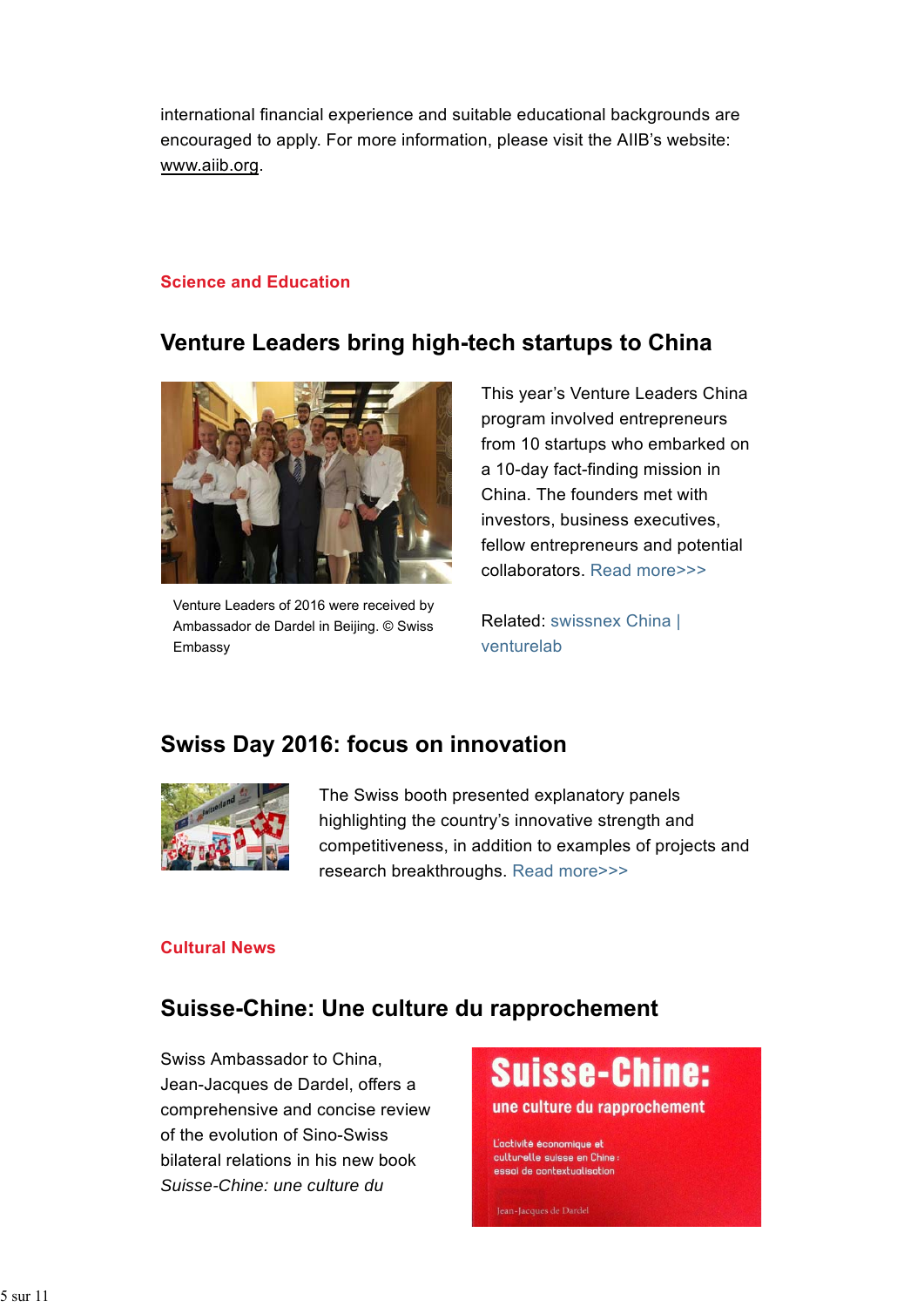*rapprochement*. Published in French and Chinese, the book also explores the development of Switzerland's foreign policy and external cultural policy. Read more>>>

#### Jean-Jacques de Dardel

The book is an invaluable asset and source for experts, scholars, journalists and researchers. © Swiss Embassy

# **Celebrating Italian language and culture**

The Swiss Embassy in Beijing and its consulates general presented a rich program of book talks, film screenings and lectures to Chinese audiences during Italian Language Week in October 2016. Highlights included Ticino Night, an evening dedicated to the only canton in Switzerland where Italian is the sole official language. Read more>>>

#### **Consular News**

#### **Express and urgent China Visas for Swiss Citizens**

China re-introduced an express service for visa procedures for Swiss citizens on October 19, 2016. Urgent service (24h pick-up) and express service (twoor three-day pick-up) are available for additional fees. Swiss citizens can enquire about special conditions with their local Chinese Embassy.

# **Online desk for Swiss expats**



The online desk provide Swiss nationals abroad the possibility to access consular services. © FDFA

The Online Desk for Swiss citizens living abroad was launched on October 5, 2016. Swiss citizens can request consular services and manage their data in the Swissabroad-register anytime by using the Online Desk, which is accessible on computers and mobile devices.

To access the services, please log on to the website of the Federal Department of Foreign Affairs and click on 'Login Online Desk'.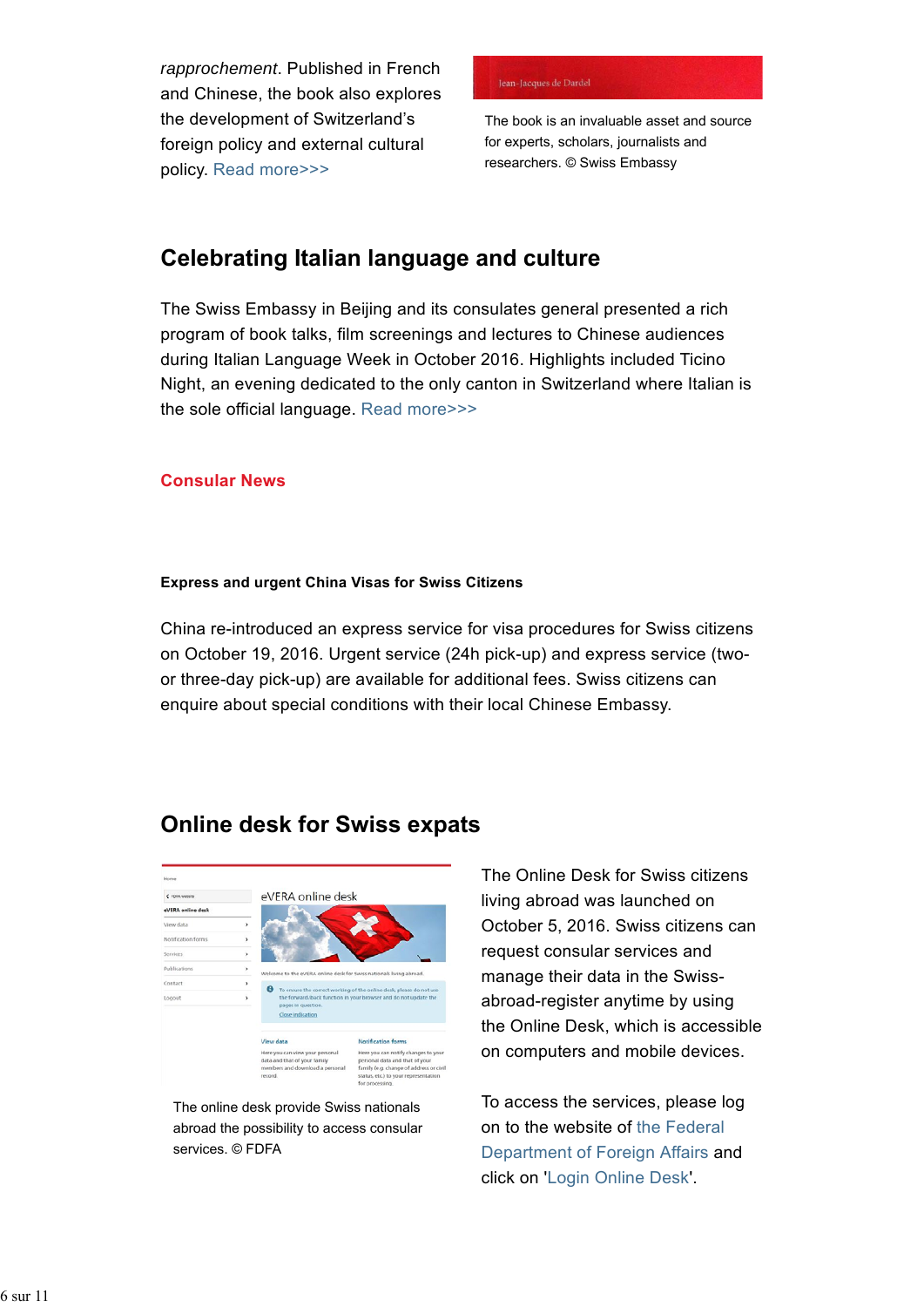Services will be continuously expanded. We trust that communication with the Swiss representation in your host country will become more convenient. Please direct any questions to your local Swiss representation.

# **Consulate General in Guangzhou to be relocated**

The Consulate General of Switzerland in Guangzhou is scheduled to be relocated to a new office in the city's Zhujiang New Town neighborhood during the third week of 2017. For details and further announcement, please follow the Consulate General's homepage or its official WeChat account SwissConsulate\_GZ.

New address: 27F, Kingold Century, Jinsui Road, Tianhe District, Guangzhou Tel: +86 20 3833 0450

#### **China Encounters**

### **Documenting Life in the Alps**



Jon, 3, enjoys very much his summer in the Alps. © Susanna Fanzun

Trough her camera, Swiss filmmaker Susanna Fanzun recorded the daily life of three kids in the Safiental Valley in Canton Graubünden over two summers. In the absence of digital devices, the children's daily lives center around cows, cheese and playful learning through helping with daily chores. Read more>>>

#### **Upcoming Events**

*Below are some of the highlights of the cultural events from the Swiss Embassy and its Consulates General. For more events and detailed information, please visit the Agenda page of the Embassy's website or follow its WeChat: SwissChat.*

15/01 - Power Station of Art, Shanghai

#### **The Theory Opera:** 达**-da Manifesto**



2016 marks the centenary of Dada, an avant-garde art movement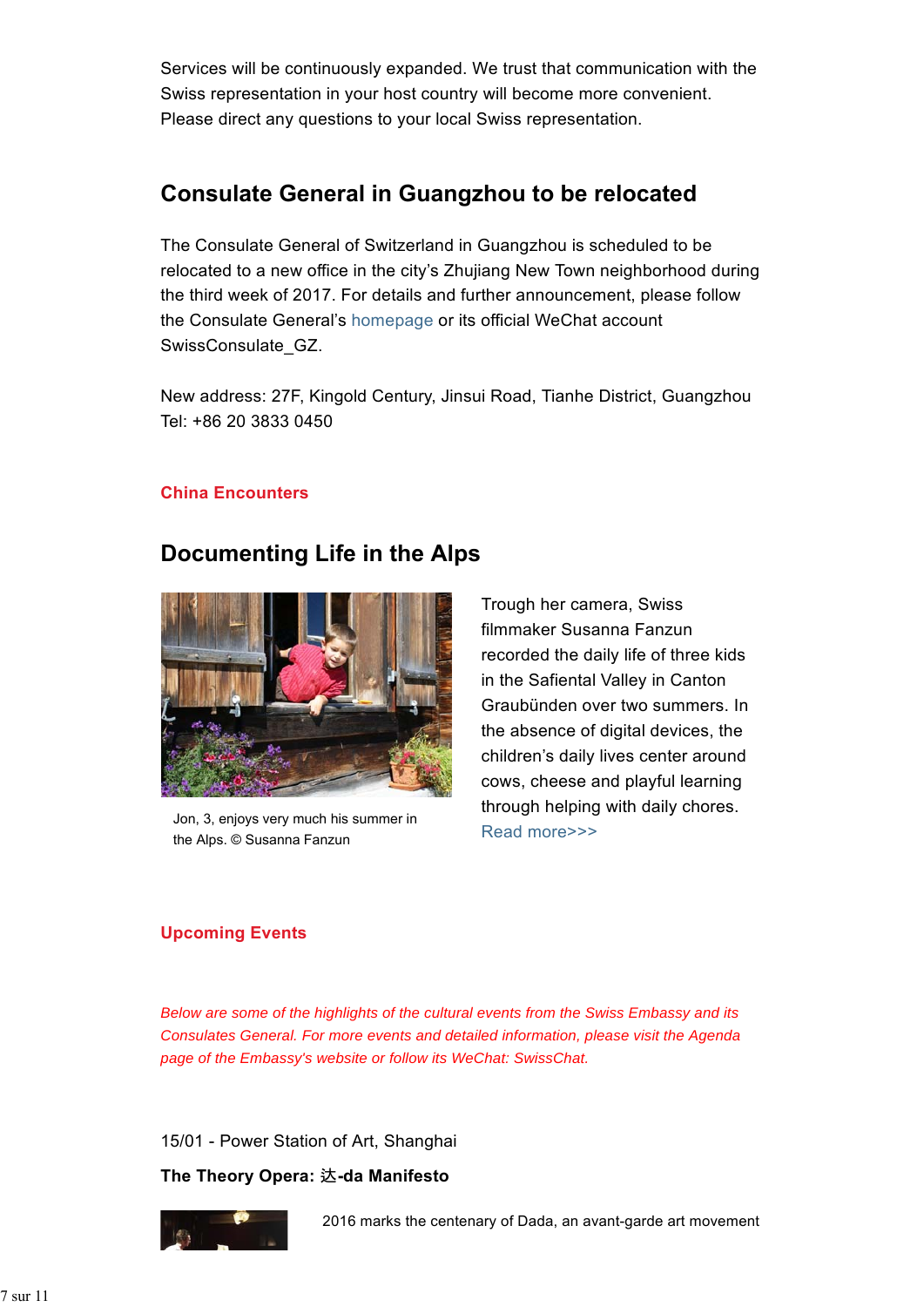

that originated in Zürich. In celebration of the spatial and temporal evolution of Dada, Open Matter Institute presents the 达-da Manifesto revealing the latent, unspoken sound of "da." Event supported by Pro Helvetia Shanghai, Swiss Arts Council.

#### Until 02/03 - OCT-LOFT, Shenzhen

#### **Shenzhen Independent Animation Biennale**



Swiss artists Yves Netzhammer and Bernd Schurer present Cemetery of Clouds, a multichannel installation with mirrors, projections and soundscapes. The best films from Fantoche, a Swiss Animation Film Festival, will also be screened.

#### 02 - Xiamen

#### **China between Yesterday and Tomorrow**



The photos by Swiss photojournalist Fernand Gigon showcase the hardships and beauty of everyday life of ordinary Chinese in the 1950s. Traveling extensively across the country, Gigon was particularly impressed by the masses uniting to develop the social economy and find their own path to the modern world.

#### 05/03 - Power Station of Art, Shanghai

#### **'The Acrobat Returns' by Ding Yulei at Shanghai Biennale**



Swiss art director Ueli Hirzel will come to China to work with former acrobat Ding Yulei in a performance at the Shanghai Biennale. Born in 1980s, Ding has won international awards for his performances that showcase his expressive body power. Event supported by Pro Helvetia Shanghai, Swiss Arts Council.

#### 17/03 -Beijing

#### **Swiss Traditional Dinner**



Business people working with Switzerland are invited to network and dine in traditional Swiss style at a dinner featuring fine wines and Swiss cheese. More than 150 members of SwissCham China will attend along with business leaders from major industries and commercial sectors and Swiss government representatives.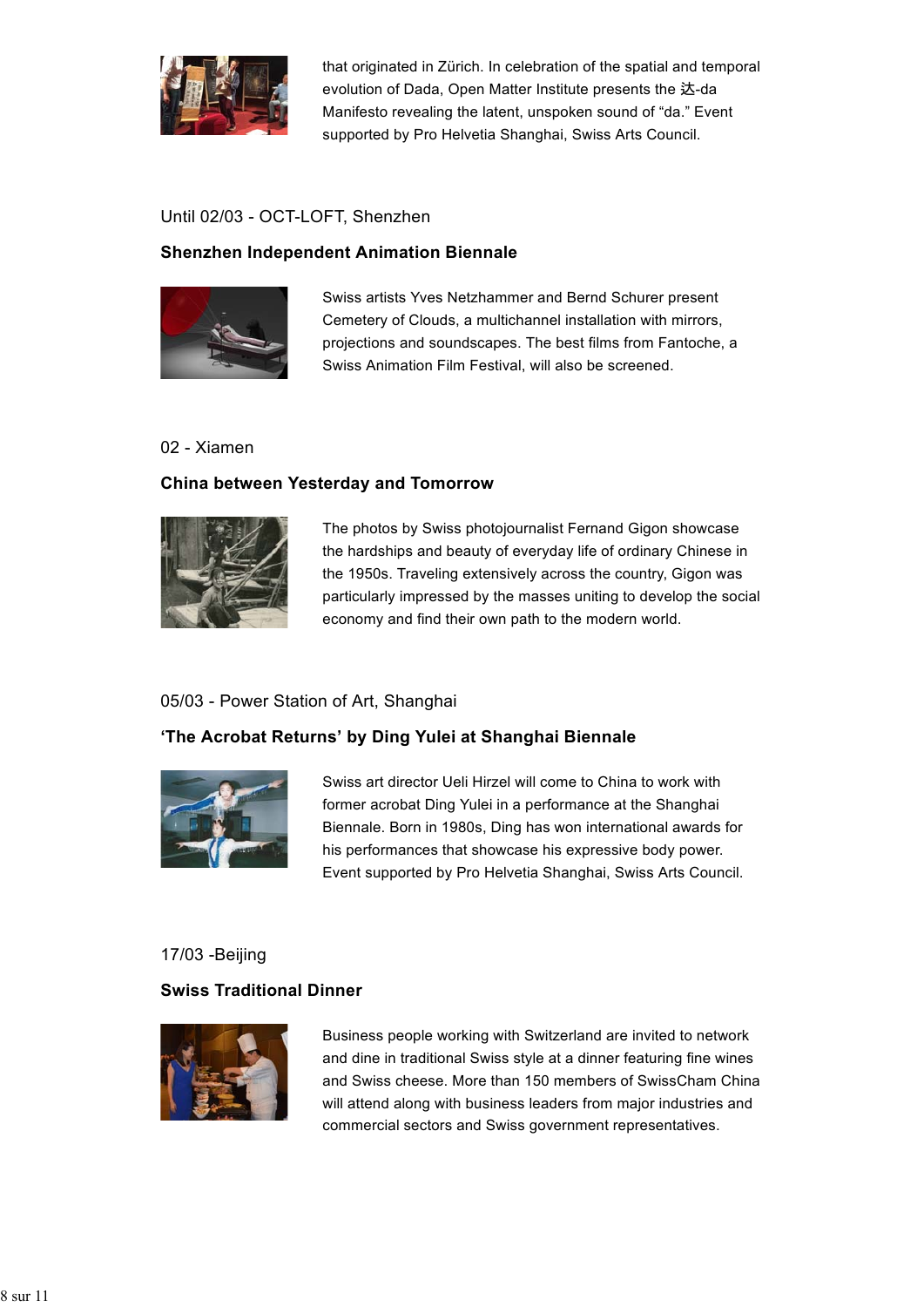#### 18/03 - Shanghai

#### **Swiss Education Fair China**



The first Swiss Education Fair China will take place in Shanghai, where Swiss education institutions will showcase their latest programs and interact with prospective students and their parents. The fair is organized by the Swiss Business Hub China and supported by Swiss Consulate General in Shanghai.

#### 03- Beijing, Shanghai, Guangzhou and more

#### **Francophonie: Adventurous music with LiA**



After more than 200 concerts, LiA refined his artistic identity upon the release of his third album "Quand l'Homme s'endort" in 2015. Spontaneous and endearing, simple and sincere, he gives his view of the world with an extraordinary natural air that carries audiences to a dreamy wonderland.

#### 03- Beijing, Shanghai, Guangzhou and more

#### **Francophonie: Film screening: My Life as a Zucchini**



Stop-motion animated film Ma Vie de Courgette (My Life as a Zucchini) was Switzerland's entry for the Best Foreign Language Film at the 89th Academy Awards. The film tells the story of a young boy sent to a care center after the death of his mother, where he eventually finds comfort, acceptance and hope.

#### 08/03 – 28/03– Beijing, Changsha

#### **Francophonie: Pastry residency program**



About 20 young pastry professionals from Francophonie countries and China will participate in this residency program for two weeks, working with professional pastry chefs to hone their skills and create new works. Their creations will be showcased during Francophonie.

#### 08/03 – 28/03– Beijing, Shanghai, Guangzhou and more

#### **Francophonie: Book readings with author Daniel de Roulet**



Throughout his 24-year writing career, award-winning Geneva author Daniel de Roulet has penned 10 novels comprising 18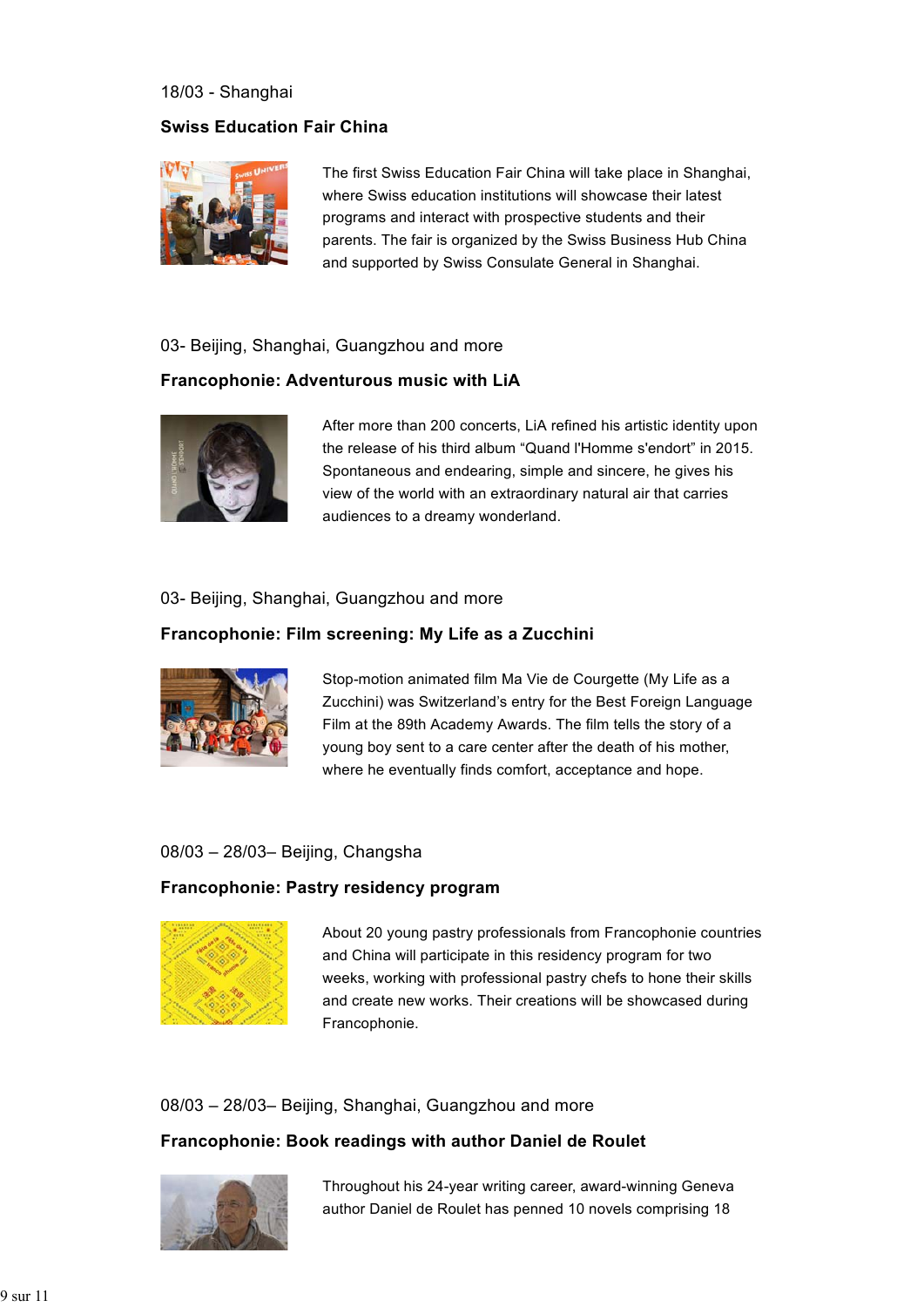

historical figures and 29 characters, and is renowned for creating "dreamers" in his fictional stories. During his visit to China, de Roulet will share his life story and explain his creative process .

#### 20/03– Swiss Embassy, Beijing

#### **Francophonie: Dictée de Pivot in China**



"The Dictée de Pivot" ("Pivot Dictation") returns to China for its second time in March 2017. After their initial competition and selection through social media, finalists will be invited to the Swiss Embassy in Beijing for the competition. Winners will be awarded prizes by organizers.

#### 30/03 – 12/04 - Ming Contemporary Art Museum, Shanghai and other cities

#### **'Blue Remix' performance tour**



Seated in a glass cage, Swiss performance artist Yann Marussich lets a blue-tinted biological liquid (symbolic of wisdom, serenity and dreams) ooze through layers of his skin, representing the movement of the body's inner processes. Event supported by Pro Helvetia Shanghai, Swiss Arts Council.

#### **CONTACT**

Embassy of Switzerland in China, 3 Sanlitun Dongwujie, Chaoyang District, Beijing 100600, P.R. China +86 10 8532 8888 bei.newsletter@eda.admin.ch | www.eda.admin.ch/beijing

Consulate General of Switzerland in Shanghai, 22F, Building A Far East International Plaza, 319 Xianxia Road, Changning District, Shanghai 200051, P.R. China +86 21 6270 0519, sha.vertretung@eda.admin.ch



Consulate General of Switzerland in Guangzhou, 27F, Kingold Century, Jinsui Road, Tianhe District, Guangzhou 510620, P.R. China +86 20 3833 0450, ggz.vertretung@eda.admin.ch

Consulate General of Switzerland in Chengdu, 36F, Yanlord Landmark Tower 1, Section 2, Renmin South Road, Chengdu, 610016, P. R. China +86 28 6511 0730, efr@eda.admin.ch

Consulate General of Switzerland in Hong Kong, 62F, Central Plaza, 18 Harbour Road Wanchai, Hong Kong +852 3509 5000, hon.vertretung@eda.admin.ch Subscribe to Consulate Hong Kong event newsletter.

You are currently subscribed to the Newsletter of the Embassy of Switzerland in China